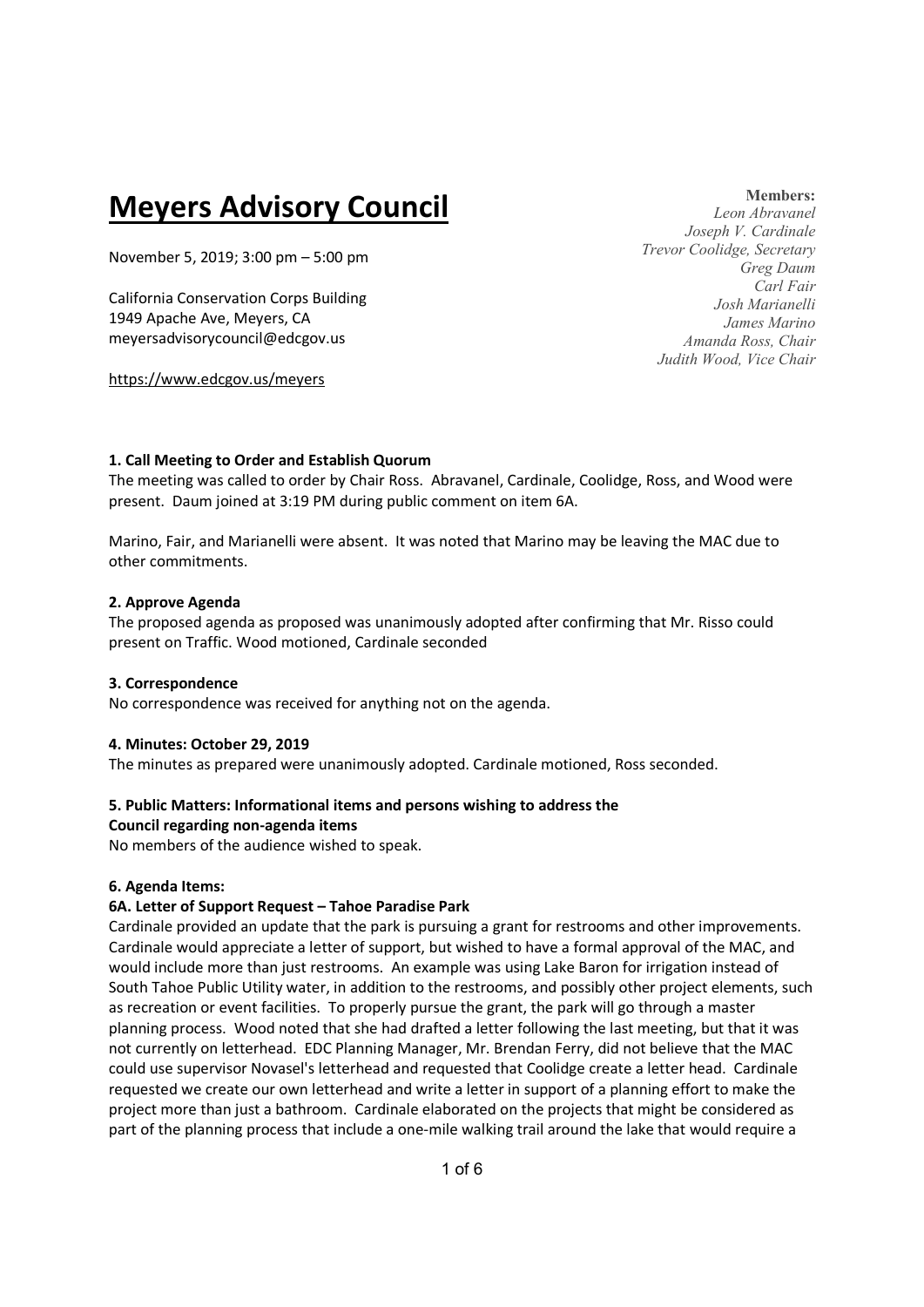minor bridge/boardwalk for completion of a wetland area, refurbishment of the No. 1 tennis court to include basketball, volleyball, and pickleball, trail restoration, and fire protection/thinning, and a snack shop in the clubhouse.

Ty Dayberry, a member of the public, noted that past Lake Baron meetings had mention of cross training facility such as aerial water jump, trampoline and foam put: features that would be Olympic training oriented, along with a small auditorium. Cardinale responded that his hope was to have planning effort separate from the MAC meetings that would cover the scope of the improvements that would include opportunities for public outreach and input. Ty Dayberry wanted to make sure that the training facility remained at the forefront. Cardinale again requested a letter from the MAC that was less specific than a restroom request and would support a master planning effort. Ross closed public comment and indicated that she would provide updates as the planning effort advanced.

#### **6B. Discussion of Closed Visitor Center in Meyers**

Ferry provided a brief background regarding the closed visitor center and noted that a USFS representative was not present. Ferry noted that it has been a funding issue for USFS and that he had received an update that the USFS was reviewing options for the center and would be coming to the public and the MAC to work through solutions for the property.

#### **6C. Update on US 50/89 Roundabout and Chain Control Action Plan**

Ross spoke with Mark Clark (PM for project) who was not familiar with snow removal and chainup practices surrounding the roundabout area.

A member of the public, Mr. Mike Marini commented that he had heard concerns from Lake Valley Fire regarding the roundabout and urged for Lake Valley Fire to send a letter with concerned. Mr. John Dayberry, a member of the public, expressed concerns regarding how the roundabout was built and the landscaping that was included.

Cardinale asked if the roundabout was final. Ferry indicated that Caltrans was preparing to accept the project, but that Novasel was willing to address Caltrans regarding ongoing or incomplete items and issues. Ross will draft another letter to Caltrans with concerns. Coolidge noted that the road safety audit for the corridor had chainup items noted that were not implemented as part of the project.

## **6D. Discussion of County's Cannabis Ordinance**

Ferry provided a background on the September ordinance for cannabis that included four uses. The land uses in the MAP were unintentionally omitted from the ordinance, excluding sales in Meyers. Ferry is proposing amendments that will address the land use. Ferry is pursuing public input in the open; the ordinance has to go before the Planning Commission and the Board of Supervisors (BOS). The decision will ultimately be the BOS' decision. Ferry noted that there are seven commercial licenses; Ferry is proposing to have one more license available and restricted to Meyers. Ferry didn't want Meyers to be excluded as a result of the omission of the land use category.

A member of the audience asked about the Planning Commission date; Ferry indicated that the date is not yet known, but that it would be in 2020.

A member of the public, Charles Boldwyn asked about other changes such as allowable zones and caps. Ferry indicated that allowable zones were going to be considered (Ordinance 5.1.1, indoor ordinance); town center of Meyers would be added to retail sales and the industrial zone would be added for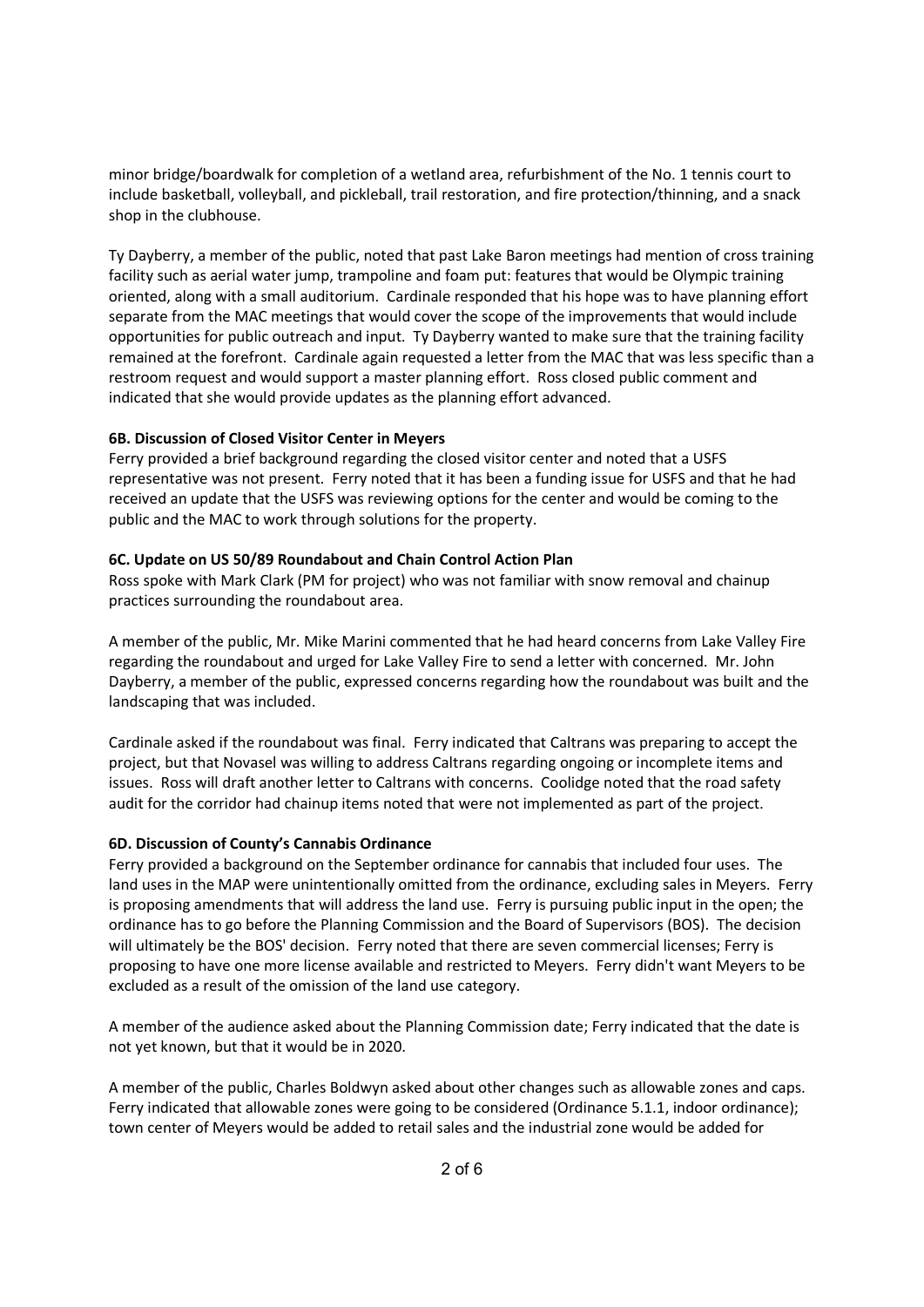manufacturing, testing, and research. Only the town center and industrial zones would be added. Due to the density of Meyers, setbacks are a challenge due to distance to homes, schools, and bus stops, and would almost exclude business from Meyers. Exceptions for Meyers could be a policy issue, because other small communities face similar issues elsewhere in El Dorado County. Ferry noted that variances can be issues when a business shows that it is meeting the intent of the ordinance. Mr. Boldwyn noted that caution should be used regarding the creation of real estate winner and losers based on setbacks that make some properties highly valuable while others are left behind. Wood indicated that from her experience with the City of South Lake Tahoe's cannabis ordinance, that some setbacks are established by the State - Mr. Boldwyn indicated that that was correct for some, but not for all. Cardinale expressed concerns about cannabis activities on the Meyers community

Mr. Mike Marini from the audience introduced his experience in the medical industry. He urged that revenue not be the only factor for approval and that the impacts of cannabis and marijuana use on public health be considered, with Napa County's ban as an example. He expressed concern that local health facilities and providers would be burdened with negative side effects from cannabis and thought that Barton should be asked or the Marshall health system.

Another member of the audience spoke that they thought that if the legalization and sale of cannabis had been voted in, then the will of the people should be respected in a democratic fashion.

Mr. Charles Willet of Tahoe Honey Company of Truckee, indicated schools, churches and day care setbacks are set at the state level and that EDC added additional facilities and residential facilities. Asked for consideration of the minimum state setbacks as opposed the EDC setbacks be considered. Boldwyn indicated that EDC measured setbacks were calculated based on property line vs. the location of the use. Wood asked for clarification on the setbacks. Ferry indicated that a letter from the MAC would be requested as part of an update to the County's cannabis policy to add the land uses present in the Meyers town center. Wood asked about Supervisor Novasel being able to help facilitate a meeting to solicit feedback from the community. The item would be brought up again when the proposed language was available for consideration to update the ordinance.

#### **6E. Update From Sub-Committee on Welcome to Meyers Sign**

An update was provided that the Meyers Community Foundation (MCF) would like to place a Meyers sign below the tree on a CTC lot, seeking to mimic Tahoe City's signage. A member of the public asked about sourcing of artwork for the sign and Ross indicated that the MCF was working with Rise designs of Meyers. Cardinale commented that the Tahoe Paradise sign could also be used as a template. Ross indicated that she would ask for the MCF to consider the Tahoe Paradise example.

#### **6F. Traffic Advisory Board Presentation**

Mr. Tony Risso of Meyers presented the concerns related to Meyers traffic problems and the search for solutions. On 9/5/19 Risso stated that he met with a number of local emergency responders, State, and County contacts to review possible turn restrictions that are in place across the State that might be applicable to Meyers. Risso noted that where turn restrictions are in place in other communities, they are largely in place to eliminate shortcuts from navigation applications. Risso noted that people familiar with the area will potentially still seek to shortcuts, but the signage will indicated that they are prohibited. Risso also noted that the restrictions would allow residents to get home without blockages on local roads. Risso reported that the EDC traffic advisory board note that there were more pros than cons to the proposal, and that it was well received by the EDC Sheriff and CHP representatives that would responsible for implementation. One challenge to Mr. Risso's proposed turn restrictions is that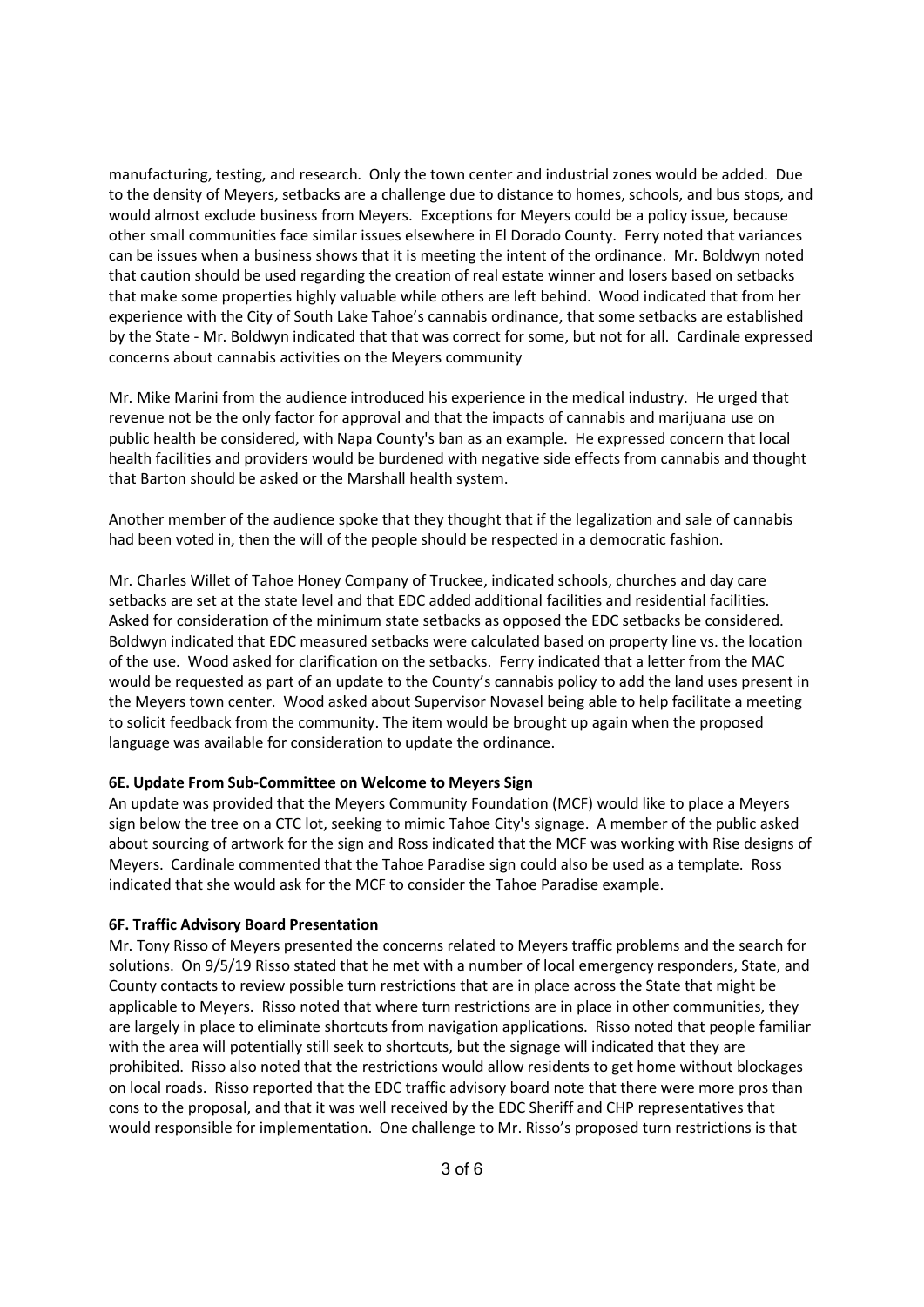Supervisor Novasel is seeking data to support the implementation; Mr. Risso's group had sought clarification of what was needed, but had not received a response to what was sought by Supervisor Novasel.

EDC DOT indicated that they would have public meeting that would go over what has been done and where they stood on the turn restrictions. Risso noted that the meeting had not been schedule and that his group was seeking to have a meeting in November or December with stakeholders in Meyers. The meeting would be noticed by NextDoor, Facebook, email, South Tahoe Now, the Tahoe Daily Tribune, and local media. Risso indicated that the turn restriction proposal was listed on change.org (Meyer's Area Turn Restriction Proposal) and nextdoor.com (Turn restriction proposal) as the Meyer's Turn Restriction. Risso noted that the turns would only be on weekends and holidays from 10 AM to 4 PM when traffic was the worst.

A resident from Mandan Street asked if pictures or comments would help, but it was indicated that traffic counts are needed and that that they would not be collected before May 2020. The most severe restrictions on turns and directional closures will not be implemented this winter due to concern over causing accidents during snow conditions. Ferry noted that counts are available on the County website for many roads. There was brief discussion from multiple members of the audience regarding what data might be needed, the success of turn restrictions in areas such as Fremont, and the thought that the proposed restrictions might not reduce trip time, but would promote circulation.

Risso noted that they were having trouble finding a location for the meeting, the Magnet School and CCC auditoriums were suggested.

#### **6G. Public Art in the Meyers Corridor Presentation**

Mr. John Dayberry had attended a meeting with the Washoe Tribe regarding art in Meyers. He shared that Caltrans indicated that there would be nothing in the roundabout and art would not be considered and that there would be not be any landscaping or non-mountable elements; this was not how the roundabout was constructed by Caltrans, as it has a mounded median and landscape features that were not vetted with the community.

Mr. Dayberry suggested creating a Meyer's area beautification plan. Dayberry spoke with John Fellows who owns Aspen Hollow and is a landscape designer; a major concern is the presence of invasive plants in the Meyers US50 corridor, Dayberry indicated that invasive weeds are highly concentrated in the Meyers area due to them taking hold in disturbed areas from past Caltrans projects.

Dayberry noted that the TRCD is based in Meyers for aquatic invasive species (AIS) inspections and that they might be a partner in addressing the proliferation of non-native and invasive plants.

Dayberry read an excerpt from the Meyers Area Plan (MAP) that right-of-way signage should be minimized, but that there are 38 in one direction and 45 in the other direction, with an example being redundant signs for a campground that doesn't exist. Dayberry wished to coordinate with Caltrans on the invasive plants and signage issues.

Dayberry also noted the language from the MAP regarding public art and that Rebecca Bryson (not in attendance) from the Tahoe Arts Council had expressed interest supporting art in Meyers. Dayberry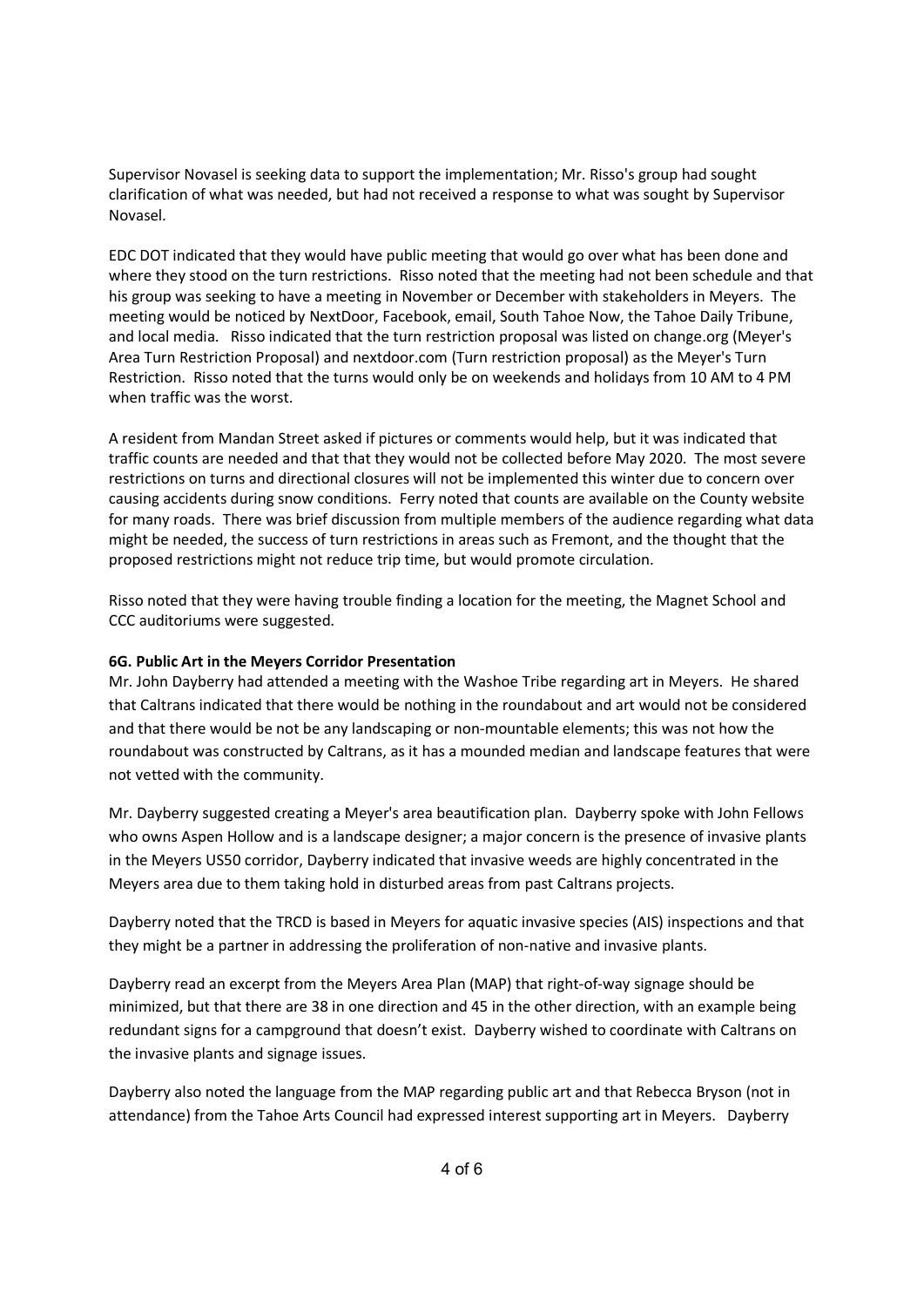noted the art themes and significance of the Washoe people, Snowshoe Thompson, Wells Fargo, Pony Express, 1968 Olympics, and Meyers Olympians. Dayberry noted that Meyers could apply to the IOC to use the Olympic flags or logos, which is a long process - it was recently done for the Echo track site. Dayberry shared the history that the trials athletes being housed locally and awards occurring where the Divided Sky is now located. Dayberry suggested that one roundabout (in reference to the Caltrans and County projects) could house a Washoe Basket made from ski cable; he also noted the high (~38%) percentage of traffic that comes into the basin via US50 that makes art on the corridor highly visible and the potential to incorporate art in Meyers at the visitor center.

Cardinale inquired about maintenance and cleanup options such as County or CCC crews maintaining the corridor. He also noted that Snowshoe Thompson monument at Holiday Market is nearly buried and that it should be celebrated. Dayberry noted that Holiday executives had shared that they are planning on landscape improvements that will celebrate the monument when meeting with him. Members of the public noted that appreciation for historical elements when considering art in Meyers.

Ross closed public comment and asked if business owners were interested in forming a CSD. Wood asked if there was funding available from the County. Ferry noted that it is a State corridor, but that the Pat Lowe bike path was County maintained. He also noted that the negative impacts of the 280-foot wide highway right-of-way (ROW), and that relinquishment of the ROW has been discussed, but has not been a high priority. Getting the ROW and improving it will require a plan and show of support. Dayberry noted that the Arts Alliance could help with the ongoing effort. Cardinale recognized that the art elements would become a draw for visitors once established. A comment was also made that the Chevron station could celebrate the historic highway as a fill station.

Dayberry and Ferry discussed next steps. Options included approaching the Art Alliance, TRCD, and the League to Save Lake Tahoe. An EDC DOT staff member in the audience suggested looking at other small towns such as Lee Vining and Bridgeport to see what has been done in other communities along highway corridors.

Regarding the MAF and signage, Dayberry felt they are on the right track, but that there should be a plan for art and signage in Meyers. For leading the effort, Ross proposed a new subcommittee. Concern was expressed that Caltrans was non-response to community of Meyers. Ferry noted that EDC is looking for grant funding for other improvements in the area. There was a comment from the audience regarding the creation of a benefit zone for Meyers, similar to what exists in Tahoma for drainage maintenance, with funds restricted to an area. Caltrans was discussed as the logical lead for the invasive and signage issues in the State ROW.

After discussion, it was decided that a new subcommittee focused on artwork and beautification in Meyers should be created. Coolidge would initially work with Dayberry, with additional MAC members anticipated to join. Ross motioned to form a subcommittee to work on a Cardinale seconded with all voting in favor; it passed unanimously.